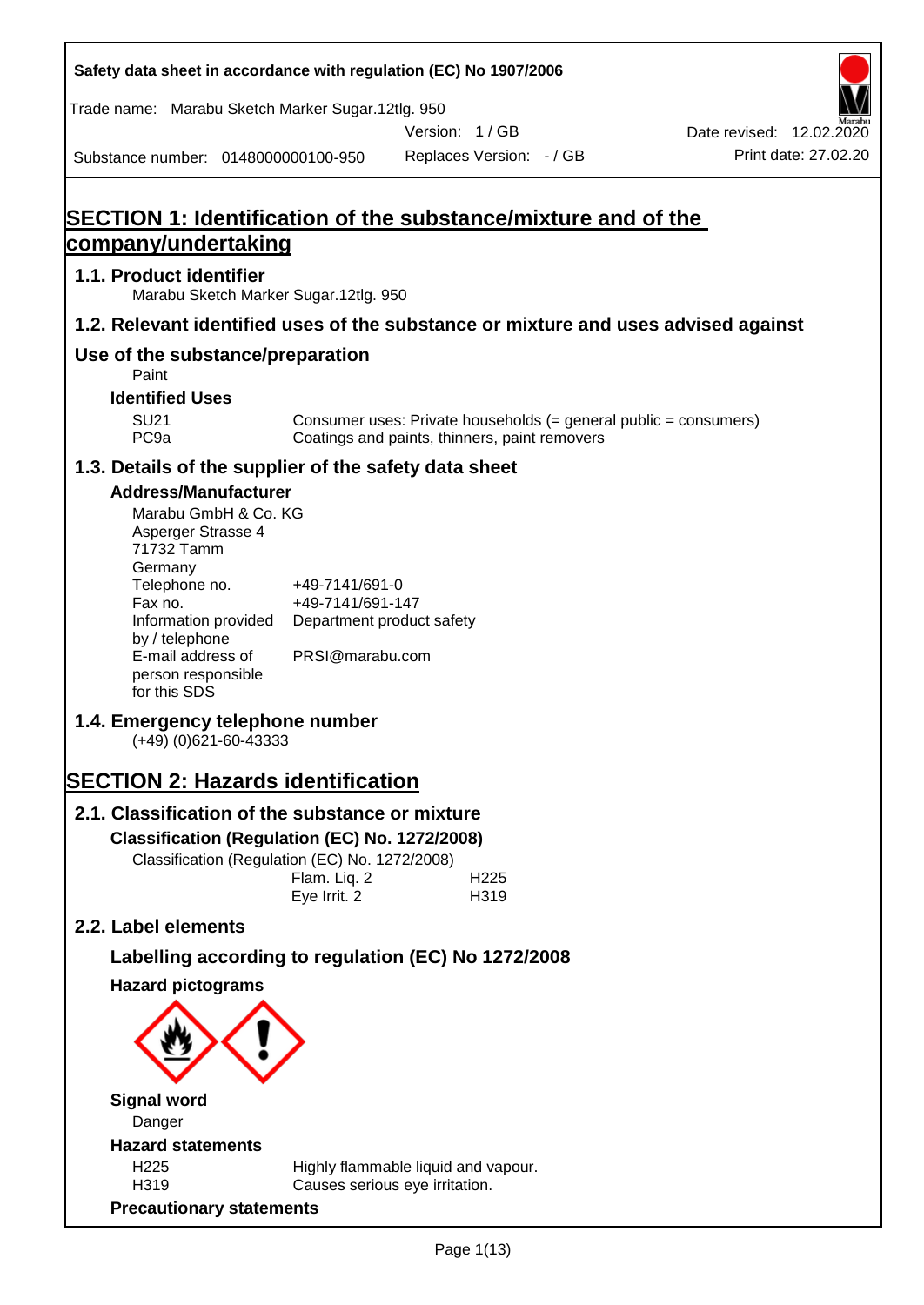| Safety data sheet in accordance with regulation (EC) No 1907/2006                                                          |                                                                                                                                                                                                                                  |                          |                          |            |                                                                           |  |
|----------------------------------------------------------------------------------------------------------------------------|----------------------------------------------------------------------------------------------------------------------------------------------------------------------------------------------------------------------------------|--------------------------|--------------------------|------------|---------------------------------------------------------------------------|--|
| Trade name: Marabu Sketch Marker Sugar.12tlg. 950                                                                          |                                                                                                                                                                                                                                  | Version: 1/GB            |                          |            | Date revised: 12.02.2020                                                  |  |
| Substance number: 0148000000100-950                                                                                        |                                                                                                                                                                                                                                  | Replaces Version: - / GB |                          |            | Print date: 27,02.20                                                      |  |
| P <sub>101</sub>                                                                                                           |                                                                                                                                                                                                                                  |                          |                          |            | If medical advice is needed, have product container or label at hand.     |  |
| P <sub>102</sub><br>P210                                                                                                   | Keep out of reach of children.                                                                                                                                                                                                   |                          |                          |            | Keep away from heat, hot surfaces, sparks, open flames and other ignition |  |
| P264.1<br>P280<br>P305+P351+P338                                                                                           | sources. No smoking.<br>Wash hands thoroughly after handling.<br>Wear protective gloves / protective clothing / eye protection / face protection.<br>IF IN EYES: Rinse cautiously with water for several minutes. Remove contact |                          |                          |            |                                                                           |  |
| P501.9                                                                                                                     | lenses, if present and easy to do. Continue rinsing.<br>Dispose of contents / container as problematic waste.                                                                                                                    |                          |                          |            |                                                                           |  |
| 2.3. Other hazards<br>No special hazards have to be mentioned.<br><b>SECTION 3: Composition/information on ingredients</b> |                                                                                                                                                                                                                                  |                          |                          |            |                                                                           |  |
| 3.2. Mixtures                                                                                                              |                                                                                                                                                                                                                                  |                          |                          |            |                                                                           |  |
| <b>Hazardous ingredients</b>                                                                                               |                                                                                                                                                                                                                                  |                          |                          |            |                                                                           |  |
| <b>Ethanol</b><br>CAS No.<br>EINECS no.<br>Registration no.<br>Concentration                                               | 64-17-5<br>200-578-6<br>01-2119457610-43<br>$>=$                                                                                                                                                                                 | 50                       | $\,<\,$                  | 100        | $\%$                                                                      |  |
| Classification (Regulation (EC) No. 1272/2008)                                                                             |                                                                                                                                                                                                                                  |                          |                          |            |                                                                           |  |
|                                                                                                                            | Flam. Liq. 2<br>Eye Irrit. 2                                                                                                                                                                                                     |                          | H <sub>225</sub><br>H319 |            |                                                                           |  |
| Concentration limits (Regulation (EC) No. 1272/2008)                                                                       | Eye Irrit. 2                                                                                                                                                                                                                     | H319                     |                          | $>= 50 \%$ |                                                                           |  |
| 1-Methoxy-2-propanol<br>CAS No.<br>EINECS no.<br>Registration no.                                                          | 107-98-2<br>203-539-1<br>01-2119457435-35                                                                                                                                                                                        |                          |                          |            |                                                                           |  |
| Concentration                                                                                                              | $>=$                                                                                                                                                                                                                             | 10                       | $\,<\,$                  | 20         | %                                                                         |  |
| Classification (Regulation (EC) No. 1272/2008)                                                                             | STOT SE3<br>Flam. Liq. 3                                                                                                                                                                                                         |                          | H336<br>H <sub>226</sub> |            |                                                                           |  |
| <b>SECTION 4: First aid measures</b>                                                                                       |                                                                                                                                                                                                                                  |                          |                          |            |                                                                           |  |
| 4.1. Description of first aid measures                                                                                     |                                                                                                                                                                                                                                  |                          |                          |            |                                                                           |  |

#### **General information**

In all cases of doubt, or when symptoms persist, seek medical attention. Never give anything by mouth to an unconscious person. If unconscious place in recovery position and seek medical advice.

#### **After inhalation**

Remove to fresh air, keep patient warm and at rest. If breathing is irregular or stopped, administer artificial respiration.

#### **After skin contact**

Remove contaminated clothing. Wash skin thoroughly with soap and water or use recognised skin cleanser. Do NOT use solvents or thinners.

### **After eye contact**

Remove contact lenses, irrigate copiously with clean, fresh water, holding the eyelids apart for at least 10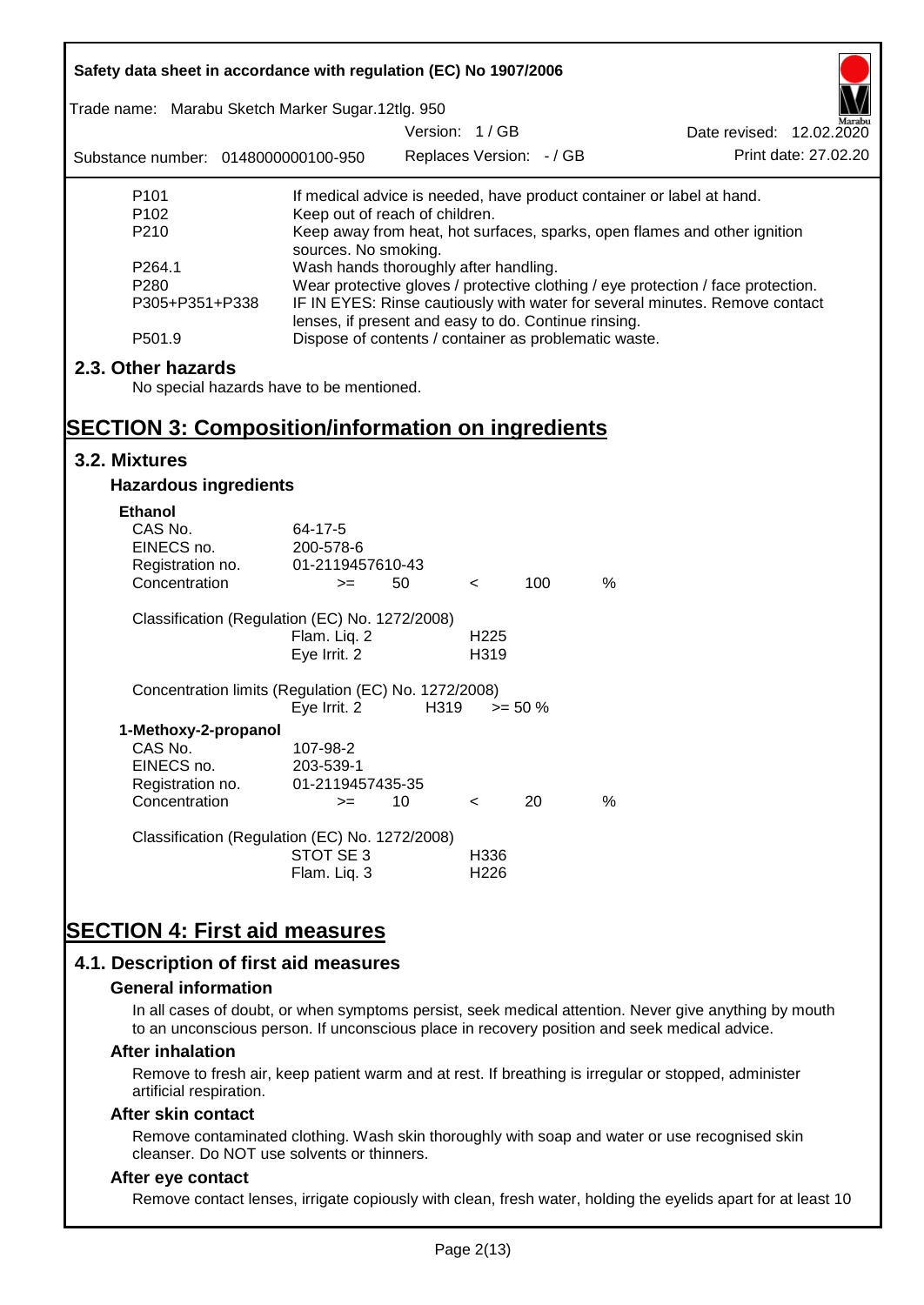|  |  |  | Safety data sheet in accordance with regulation (EC) No 1907/2006 |
|--|--|--|-------------------------------------------------------------------|
|--|--|--|-------------------------------------------------------------------|

Trade name: Marabu Sketch Marker Sugar.12tlg. 950

Version: 1 / GB

Substance number: 0148000000100-950

Replaces Version: - / GB Print date: 27.02.20 Date revised: 12.02.2020

minutes and seek immediate medical advice.

#### **After ingestion**

If accidentally swallowed rinse the mouth with plenty of water (only if the person is conscious) and obtain immediate medical attention. Keep at rest. Do NOT induce vomiting.

**4.2. Most important symptoms and effects, both acute and delayed** Until now no symptoms known so far.

# **4.3. Indication of any immediate medical attention and special treatment needed**

## **Hints for the physician / treatment**

Treat symptomatically

# **SECTION 5: Firefighting measures**

## **5.1. Extinguishing media**

## **Suitable extinguishing media**

Recommended: alcohol resistant foam, CO2, powders, water spray/mist, Not be used for safety reasons: water jet

### **5.2. Special hazards arising from the substance or mixture**

In the event of fire the following can be released: Carbon monoxide (CO); Carbon dioxide (CO2); dense black smoke

## **5.3. Advice for firefighters**

### **Special protective equipment for fire-fighting**

Cool closed containers exposed to fire with water. Do not allow run-off from fire fighting to enter drains or water courses.

# **SECTION 6: Accidental release measures**

### **6.1. Personal precautions, protective equipment and emergency procedures**

Exclude sources of ignition and ventilate the area. Avoid breathing vapours. Refer to protective measures listed in Sections 7 and 8.

### **6.2. Environmental precautions**

Do not allow to enter drains or waterways. If the product contaminates lakes, rivers or sewage, inform appropriate authorities in accordance with local regulations.

### **6.3. Methods and material for containment and cleaning up**

Contain and collect spillage with non-combustible absorbent materials, e.g. sand, earth, vermiculite, diatomaceous earth and place in container for disposal according to local regulations (see section 13). Clean preferably with a detergent - avoid use of solvents.

### **6.4. Reference to other sections**

Information regarding Safe handling, see Section 7. Information regarding personal protective measures, see Section 8. Information regarding waste disposal, see Section 13.

## **SECTION 7: Handling and storage**

## **7.1. Precautions for safe handling**

### **Advice on safe handling**

Prevent the creation of flammable or explosive concentrations of vapour in air and avoid vapour concentration higher than the occupational exposure limits. In addition, the product should only be used in areas from which all naked lights and other sources of ignition have been excluded. Electrical equipment should be protected to the appropriate standard. Mixture may charge electrostatically: always use earthing leads when transferring from one container to another. Operators should wear anti-static footwear and clothing and floors should be of the conducting type. Isolate from sources of heat, sparks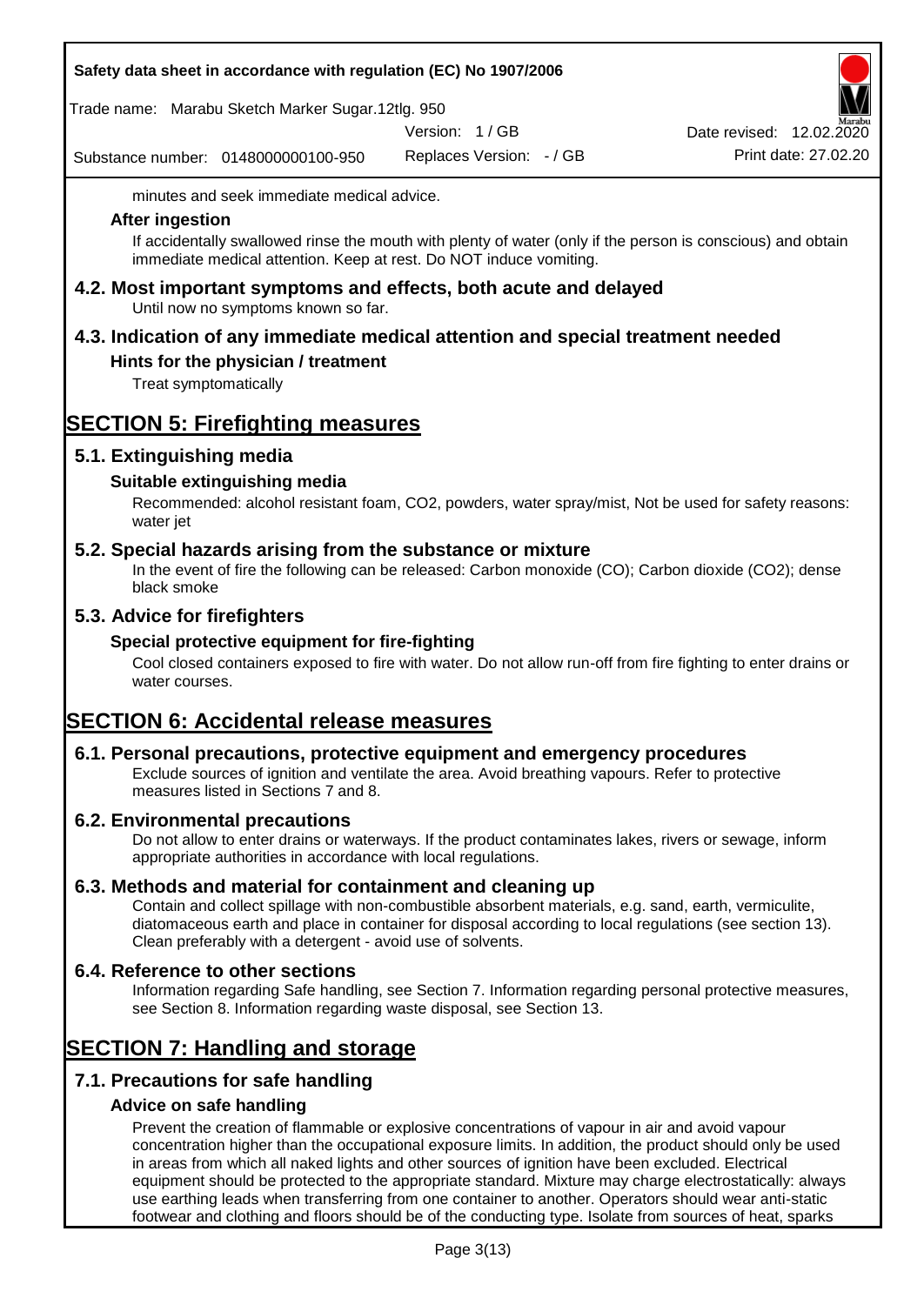| Safety data sheet in accordance with regulation (EC) No 1907/2006                                                                                                                                                                                                                                                                                                                                                                                                                                                                                                                                                                                                                                         |                         |                     |                                   |      |                          |                      |
|-----------------------------------------------------------------------------------------------------------------------------------------------------------------------------------------------------------------------------------------------------------------------------------------------------------------------------------------------------------------------------------------------------------------------------------------------------------------------------------------------------------------------------------------------------------------------------------------------------------------------------------------------------------------------------------------------------------|-------------------------|---------------------|-----------------------------------|------|--------------------------|----------------------|
| Trade name: Marabu Sketch Marker Sugar.12tlg. 950                                                                                                                                                                                                                                                                                                                                                                                                                                                                                                                                                                                                                                                         |                         |                     |                                   |      |                          |                      |
|                                                                                                                                                                                                                                                                                                                                                                                                                                                                                                                                                                                                                                                                                                           |                         | Version: 1/GB       |                                   |      | Date revised: 12.02.2020 |                      |
| Substance number: 0148000000100-950                                                                                                                                                                                                                                                                                                                                                                                                                                                                                                                                                                                                                                                                       |                         |                     | Replaces Version: - / GB          |      |                          | Print date: 27.02.20 |
| and open flame. No sparking tools should be used. Avoid skin and eye contact. Avoid the inhalation of<br>particulates and spray mist arising from the application of this mixture. Smoking, eating and drinking shall<br>be prohibited in application area. For personal protection see Section 8. Never use pressure to empty:<br>container is not a pressure vessel. Always keep in containers of same material as the original one.<br>Comply with the health and safety at work laws. Do not allow to enter drains or water courses.<br>Advice on protection against fire and explosion<br>Vapours are heavier than air and may spread along floors. Vapours may form explosive mixtures with<br>air. |                         |                     |                                   |      |                          |                      |
| Classification of fires / temperature class / Ignition group / Dust explosion class<br><b>Classification of fires</b><br>Temperature class<br>T3                                                                                                                                                                                                                                                                                                                                                                                                                                                                                                                                                          |                         |                     | B (Combustible liquid substances) |      |                          |                      |
| 7.2. Conditions for safe storage, including any incompatibilities                                                                                                                                                                                                                                                                                                                                                                                                                                                                                                                                                                                                                                         |                         |                     |                                   |      |                          |                      |
| Requirements for storage rooms and vessels                                                                                                                                                                                                                                                                                                                                                                                                                                                                                                                                                                                                                                                                |                         |                     |                                   |      |                          |                      |
| Electrical installations/working materials must comply with the local applied technological safety<br>standards. Storage rooms in which filling operations take place must have a conducting floor. Store in<br>accordance with national regulation                                                                                                                                                                                                                                                                                                                                                                                                                                                       |                         |                     |                                   |      |                          |                      |
| Hints on storage assembly                                                                                                                                                                                                                                                                                                                                                                                                                                                                                                                                                                                                                                                                                 |                         |                     |                                   |      |                          |                      |
| Store away from oxidising agents, from strongly alkaline and strongly acid materials.                                                                                                                                                                                                                                                                                                                                                                                                                                                                                                                                                                                                                     |                         |                     |                                   |      |                          |                      |
| Further information on storage conditions                                                                                                                                                                                                                                                                                                                                                                                                                                                                                                                                                                                                                                                                 |                         |                     |                                   |      |                          |                      |
| Observe label precautions. Store between 15 and 30 °C in a dry, well ventilated place away from<br>sources of heat and direct sunlight. Keep container tightly closed. Keep away from sources of ignition.<br>No smoking. Prevent unauthorised access. Containers which are opened must be carefully resealed and<br>kept upright to prevent leakage.                                                                                                                                                                                                                                                                                                                                                     |                         |                     |                                   |      |                          |                      |
| 7.3. Specific end use(s)<br>Paint                                                                                                                                                                                                                                                                                                                                                                                                                                                                                                                                                                                                                                                                         |                         |                     |                                   |      |                          |                      |
| <b>SECTION 8: Exposure controls/personal protection</b>                                                                                                                                                                                                                                                                                                                                                                                                                                                                                                                                                                                                                                                   |                         |                     |                                   |      |                          |                      |
| 8.1. Control parameters                                                                                                                                                                                                                                                                                                                                                                                                                                                                                                                                                                                                                                                                                   |                         |                     |                                   |      |                          |                      |
| <b>Exposure limit values</b>                                                                                                                                                                                                                                                                                                                                                                                                                                                                                                                                                                                                                                                                              |                         |                     |                                   |      |                          |                      |
| <b>Ethanol</b>                                                                                                                                                                                                                                                                                                                                                                                                                                                                                                                                                                                                                                                                                            |                         |                     |                                   |      |                          |                      |
| List                                                                                                                                                                                                                                                                                                                                                                                                                                                                                                                                                                                                                                                                                                      | EH40                    |                     |                                   |      |                          |                      |
| <b>Type</b>                                                                                                                                                                                                                                                                                                                                                                                                                                                                                                                                                                                                                                                                                               | <b>WEL</b>              |                     |                                   |      |                          |                      |
| Value                                                                                                                                                                                                                                                                                                                                                                                                                                                                                                                                                                                                                                                                                                     | 1920                    | mg/m <sup>3</sup>   |                                   | 1000 | ppm(V)                   |                      |
| <b>Status: 2011</b>                                                                                                                                                                                                                                                                                                                                                                                                                                                                                                                                                                                                                                                                                       |                         |                     |                                   |      |                          |                      |
| 1-Methoxy-2-propanol<br>List                                                                                                                                                                                                                                                                                                                                                                                                                                                                                                                                                                                                                                                                              | EH40                    |                     |                                   |      |                          |                      |
| <b>Type</b>                                                                                                                                                                                                                                                                                                                                                                                                                                                                                                                                                                                                                                                                                               | <b>WEL</b>              |                     |                                   |      |                          |                      |
| Value                                                                                                                                                                                                                                                                                                                                                                                                                                                                                                                                                                                                                                                                                                     | 375                     | mg/m <sup>3</sup>   |                                   | 100  | ppm(V)                   |                      |
| Short term exposure limit                                                                                                                                                                                                                                                                                                                                                                                                                                                                                                                                                                                                                                                                                 | 560                     | mg/m <sup>3</sup>   |                                   | 150  | ppm(V)                   |                      |
| Skin resorption / sensibilisation: Sk;                                                                                                                                                                                                                                                                                                                                                                                                                                                                                                                                                                                                                                                                    |                         | <b>Status: 2011</b> |                                   |      |                          |                      |
| <b>Derived No/Minimal Effect Levels (DNEL/DMEL)</b>                                                                                                                                                                                                                                                                                                                                                                                                                                                                                                                                                                                                                                                       |                         |                     |                                   |      |                          |                      |
| <b>Ethanol</b>                                                                                                                                                                                                                                                                                                                                                                                                                                                                                                                                                                                                                                                                                            |                         |                     |                                   |      |                          |                      |
| Type of value                                                                                                                                                                                                                                                                                                                                                                                                                                                                                                                                                                                                                                                                                             |                         |                     | Derived No Effect Level (DNEL)    |      |                          |                      |
| Reference group                                                                                                                                                                                                                                                                                                                                                                                                                                                                                                                                                                                                                                                                                           | Worker                  |                     |                                   |      |                          |                      |
| Duration of exposure<br>Route of exposure                                                                                                                                                                                                                                                                                                                                                                                                                                                                                                                                                                                                                                                                 | Long term<br>inhalative |                     |                                   |      |                          |                      |
| Mode of action                                                                                                                                                                                                                                                                                                                                                                                                                                                                                                                                                                                                                                                                                            |                         | Systemic effects    |                                   |      |                          |                      |
| Concentration                                                                                                                                                                                                                                                                                                                                                                                                                                                                                                                                                                                                                                                                                             |                         | 950                 |                                   |      | mg/m <sup>3</sup>        |                      |
| Type of value<br>Reference group                                                                                                                                                                                                                                                                                                                                                                                                                                                                                                                                                                                                                                                                          | Worker                  |                     | Derived No Effect Level (DNEL)    |      |                          |                      |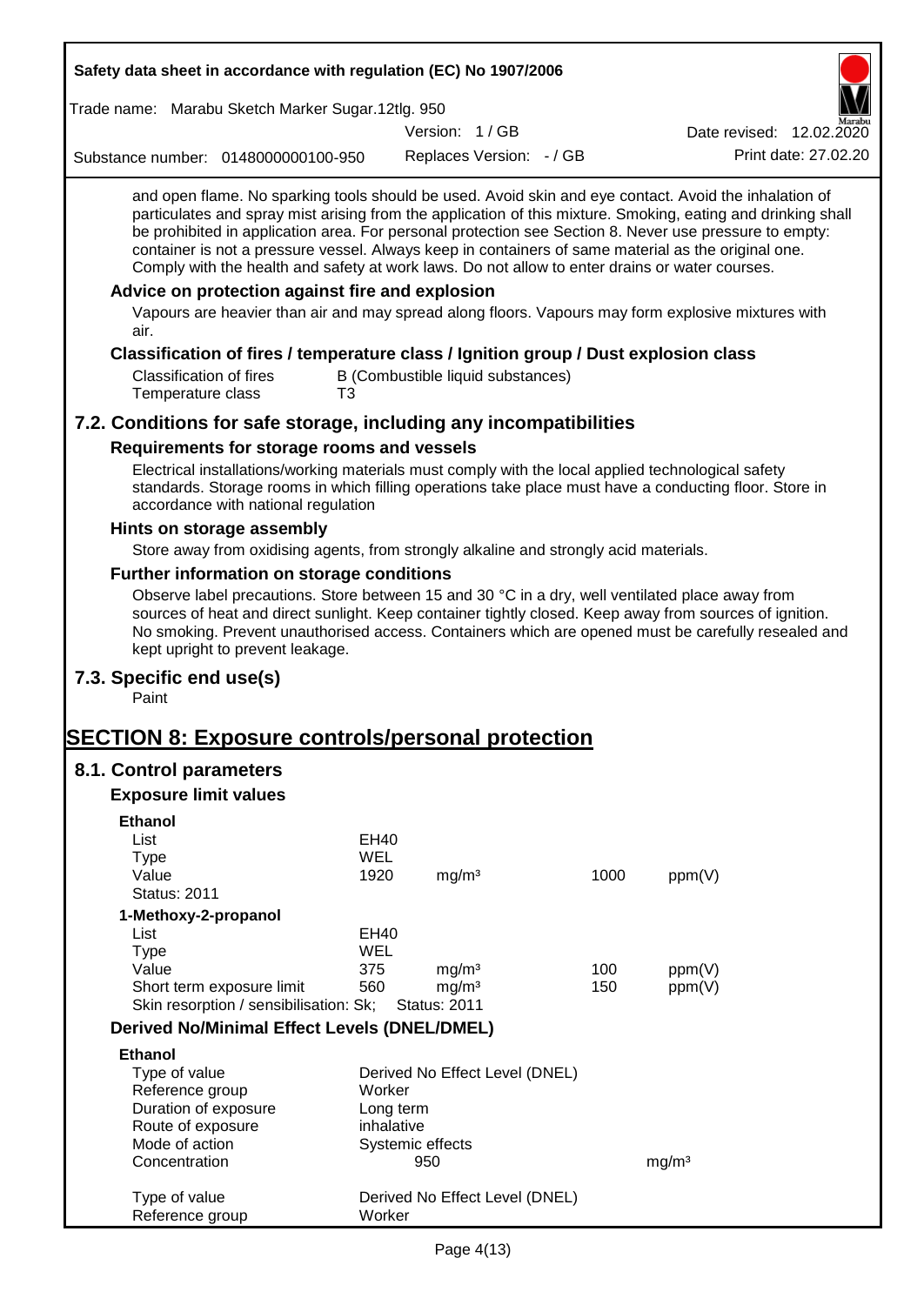| Safety data sheet in accordance with regulation (EC) No 1907/2006 |                                          |                          |
|-------------------------------------------------------------------|------------------------------------------|--------------------------|
| Trade name: Marabu Sketch Marker Sugar.12tlg. 950                 |                                          |                          |
|                                                                   | Version: 1/GB                            | Date revised: 12.02.2020 |
| Substance number: 0148000000100-950                               | Replaces Version: - / GB                 | Print date: 27.02.20     |
| Duration of exposure                                              | Short term                               |                          |
| Route of exposure                                                 | inhalative                               |                          |
| Mode of action                                                    | Local effects                            |                          |
| Concentration                                                     | 1900                                     | mg/m <sup>3</sup>        |
| Type of value<br>Reference group                                  | Derived No Effect Level (DNEL)<br>Worker |                          |
| Duration of exposure                                              | Long term                                |                          |
| Route of exposure                                                 | dermal                                   |                          |
| Mode of action                                                    | Systemic effects                         |                          |
| Concentration                                                     | 343                                      | mg/kg/d                  |
|                                                                   |                                          |                          |
| Type of value                                                     | Derived No Effect Level (DNEL)           |                          |
| Reference group                                                   | Consumer                                 |                          |
| Duration of exposure                                              | Long term<br>inhalative                  |                          |
| Route of exposure<br>Mode of action                               |                                          |                          |
| Concentration                                                     | Systemic effects<br>114                  | mg/m <sup>3</sup>        |
|                                                                   |                                          |                          |
| Type of value                                                     | Derived No Effect Level (DNEL)           |                          |
| Reference group                                                   | Consumer                                 |                          |
| Duration of exposure                                              | Short term                               |                          |
| Route of exposure                                                 | inhalative                               |                          |
| Mode of action                                                    | Local effects                            |                          |
| Concentration                                                     | 950                                      | mg/m <sup>3</sup>        |
| Type of value                                                     | Derived No Effect Level (DNEL)           |                          |
| Reference group                                                   | Consumer                                 |                          |
| Duration of exposure                                              | Long term                                |                          |
| Route of exposure                                                 | dermal                                   |                          |
| Mode of action                                                    | Systemic effects                         |                          |
| Concentration                                                     | 206                                      | mg/kg/d                  |
| Type of value                                                     | Derived No Effect Level (DNEL)           |                          |
| Reference group                                                   | Consumer                                 |                          |
| Duration of exposure                                              | Long term                                |                          |
| Route of exposure                                                 | oral                                     |                          |
| Mode of action                                                    | Systemic effects                         |                          |
| Concentration                                                     | 87                                       | mg/kg/d                  |
|                                                                   |                                          |                          |
| 1-Methoxy-2-propanol<br>Type of value                             | Derived No Effect Level (DNEL)           |                          |
| Reference group                                                   | Worker                                   |                          |
| Duration of exposure                                              | Acute                                    |                          |
| Route of exposure                                                 | inhalative                               |                          |
| Mode of action                                                    | Local effects                            |                          |
| Concentration                                                     | 553,5                                    | mg/m <sup>3</sup>        |
|                                                                   |                                          |                          |
| Type of value                                                     | Derived No Effect Level (DNEL)           |                          |
| Reference group                                                   | Worker                                   |                          |
| Duration of exposure                                              | Long term                                |                          |
| Route of exposure                                                 | dermal                                   |                          |
| Mode of action                                                    | Systemic effects                         |                          |
| Concentration                                                     | 50,6                                     | mg/person/<br>d          |
|                                                                   |                                          |                          |
| Type of value                                                     | Derived No Effect Level (DNEL)           |                          |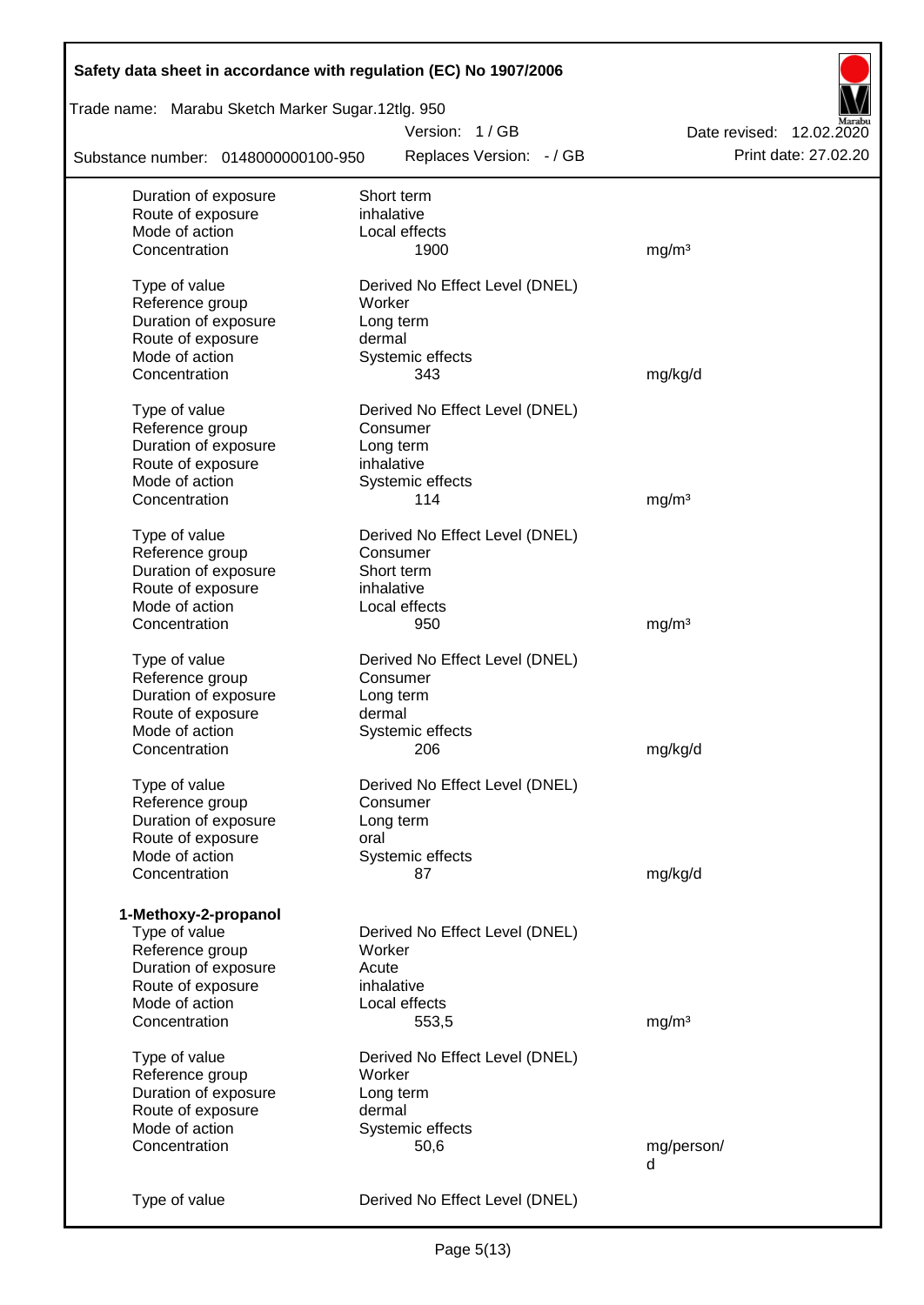| Safety data sheet in accordance with regulation (EC) No 1907/2006 |                                     |                          |
|-------------------------------------------------------------------|-------------------------------------|--------------------------|
| Trade name: Marabu Sketch Marker Sugar.12tlg. 950                 |                                     |                          |
|                                                                   | Version: 1/GB                       | Date revised: 12.02.2020 |
| Substance number: 0148000000100-950                               | Replaces Version: - / GB            | Print date: 27,02.20     |
| Reference group                                                   | Worker                              |                          |
| Duration of exposure                                              | Long term                           |                          |
| Route of exposure                                                 | inhalative                          |                          |
| Mode of action                                                    | Systemic effects                    |                          |
| Concentration                                                     | 369                                 | mg/m <sup>3</sup>        |
| Type of value                                                     | Derived No Effect Level (DNEL)      |                          |
| Reference group                                                   | <b>General Population</b>           |                          |
| Duration of exposure                                              | Long term                           |                          |
| Route of exposure                                                 | dermal                              |                          |
| Mode of action                                                    | Systemic effects                    |                          |
| Concentration                                                     | 18,1                                | mg/kg                    |
| Type of value                                                     | Derived No Effect Level (DNEL)      |                          |
| Reference group                                                   | <b>General Population</b>           |                          |
| Duration of exposure                                              | Long term                           |                          |
| Route of exposure                                                 | inhalative                          |                          |
| Mode of action                                                    | Systemic effects                    |                          |
| Concentration                                                     | 43,9                                | mg/m <sup>3</sup>        |
| Type of value                                                     | Derived No Effect Level (DNEL)      |                          |
| Reference group                                                   | <b>General Population</b>           |                          |
| Duration of exposure                                              | Long term                           |                          |
| Route of exposure                                                 | oral                                |                          |
| Mode of action                                                    | Systemic effects                    |                          |
| Concentration                                                     | 3,3                                 | mg/kg/d                  |
|                                                                   |                                     |                          |
| <b>Predicted No Effect Concentration (PNEC)</b>                   |                                     |                          |
| <b>Ethanol</b>                                                    |                                     |                          |
| Type of value                                                     | <b>PNEC</b>                         |                          |
| Type                                                              | Freshwater                          |                          |
| Concentration                                                     | 0,96                                | mg/l                     |
| Type of value                                                     | <b>PNEC</b>                         |                          |
| <b>Type</b>                                                       | Saltwater                           |                          |
| Concentration                                                     | 0,79                                | mg/l                     |
| Type of value                                                     | <b>PNEC</b>                         |                          |
| <b>Type</b>                                                       | Water (intermittent release)        |                          |
| Concentration                                                     | 2,75                                | mg/l                     |
|                                                                   | <b>PNEC</b>                         |                          |
| Type of value<br><b>Type</b>                                      |                                     |                          |
| Concentration                                                     | Sewage treatment plant (STP)<br>580 | mg/l                     |
|                                                                   |                                     |                          |
| Type of value                                                     | <b>PNEC</b>                         |                          |
| <b>Type</b>                                                       | Freshwater sediment                 |                          |
| Concentration                                                     | 3,6                                 | mg/kg                    |
| Type of value                                                     | <b>PNEC</b>                         |                          |
| <b>Type</b>                                                       | Marine sediment                     |                          |
| Concentration                                                     | 2,9                                 | mg/kg                    |
|                                                                   |                                     |                          |
| Type of value                                                     | <b>PNEC</b>                         |                          |
| <b>Type</b>                                                       | Soil                                |                          |
| Concentration                                                     | 0,63                                | mg/kg                    |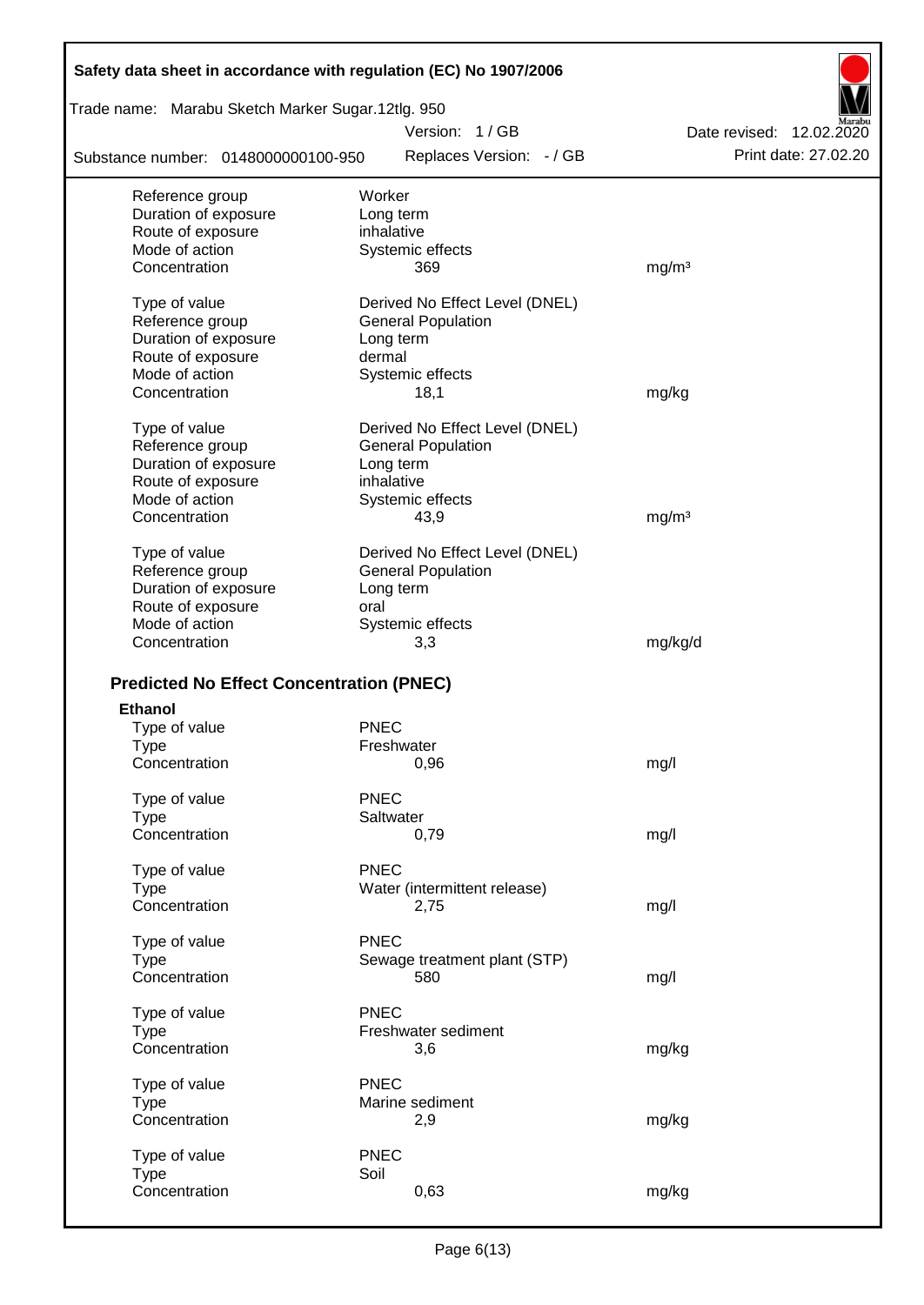| Safety data sheet in accordance with regulation (EC) No 1907/2006 |             |                              |                          |
|-------------------------------------------------------------------|-------------|------------------------------|--------------------------|
| Trade name: Marabu Sketch Marker Sugar.12tlg. 950                 |             |                              |                          |
|                                                                   |             | Version: 1/GB                | Date revised: 12.02.2020 |
| Substance number: 0148000000100-950                               |             | Replaces Version: - / GB     | Print date: 27.02.20     |
| 1-Methoxy-2-propanol                                              |             |                              |                          |
| Type of value                                                     | <b>PNEC</b> |                              |                          |
| <b>Type</b>                                                       | Freshwater  |                              |                          |
| Concentration                                                     |             | 10                           | mg/l                     |
| Type of value                                                     | <b>PNEC</b> |                              |                          |
| <b>Type</b>                                                       | Water       |                              |                          |
| Concentration                                                     |             | 41,6                         | mg/kg                    |
| Type of value                                                     | <b>PNEC</b> |                              |                          |
| Type                                                              | Sediment    |                              |                          |
| Concentration                                                     |             | 41,6                         | mg/kg                    |
| Type of value                                                     | <b>PNEC</b> |                              |                          |
| <b>Type</b>                                                       |             | Marine sediment              |                          |
| Concentration                                                     |             | 4,17                         | mg/kg                    |
| Type of value                                                     | <b>PNEC</b> |                              |                          |
| Type                                                              | Soil        |                              |                          |
| Concentration                                                     |             | 2,47                         | mg/kg                    |
| Type of value                                                     | <b>PNEC</b> |                              |                          |
| <b>Type</b>                                                       |             | Sewage treatment plant (STP) |                          |
| Concentration                                                     |             | 100                          | mg/l                     |
|                                                                   |             |                              |                          |

## **8.2. Exposure controls**

#### **Exposure controls**

Provide adequate ventilation. Where reasonably practicable this should be achieved by the use of local exhaust ventilation and good general extraction. If these are not sufficient to maintain concentrations of particulates and solvent vapour below the OEL, suitable respiratory protection must be worn.

#### **Respiratory protection**

If workers are exposed to concentrations above the exposure limit they must use appropriate, certified respirators. Full mask, filter A

#### **Hand protection**

There is no one glove material or combination of materials that will give unlimited resistance to any individual or combination of chemicals.

For prolonged or repeated handling nitrile rubber gloves with textile undergloves are required.

| Material thickness | 0.5 | mm  |
|--------------------|-----|-----|
| Breakthrough time  | 30  | min |

The breakthrough time must be greater than the end use time of the product.

The instructions and information provided by the glove manufacturer on use, storage, maintenance and replacement must be followed.

Gloves should be replaced regularly and if there is any sign of damage to the glove material.

Always ensure that gloves are free from defects and that they are stored and used correctly.

The performance or effectiveness of the glove may be reduced by physical/ chemical damage and poor maintenance.

Barrier creams may help to protect the exposed areas of the skin, they should however not be applied once exposure has occurred.

#### **Eye protection**

Use safety eyewear designed to protect against splash of liquids.

### **Body protection**

Cotton or cotton/synthetic overalls or coveralls are normally suitable.

# **SECTION 9: Physical and chemical properties**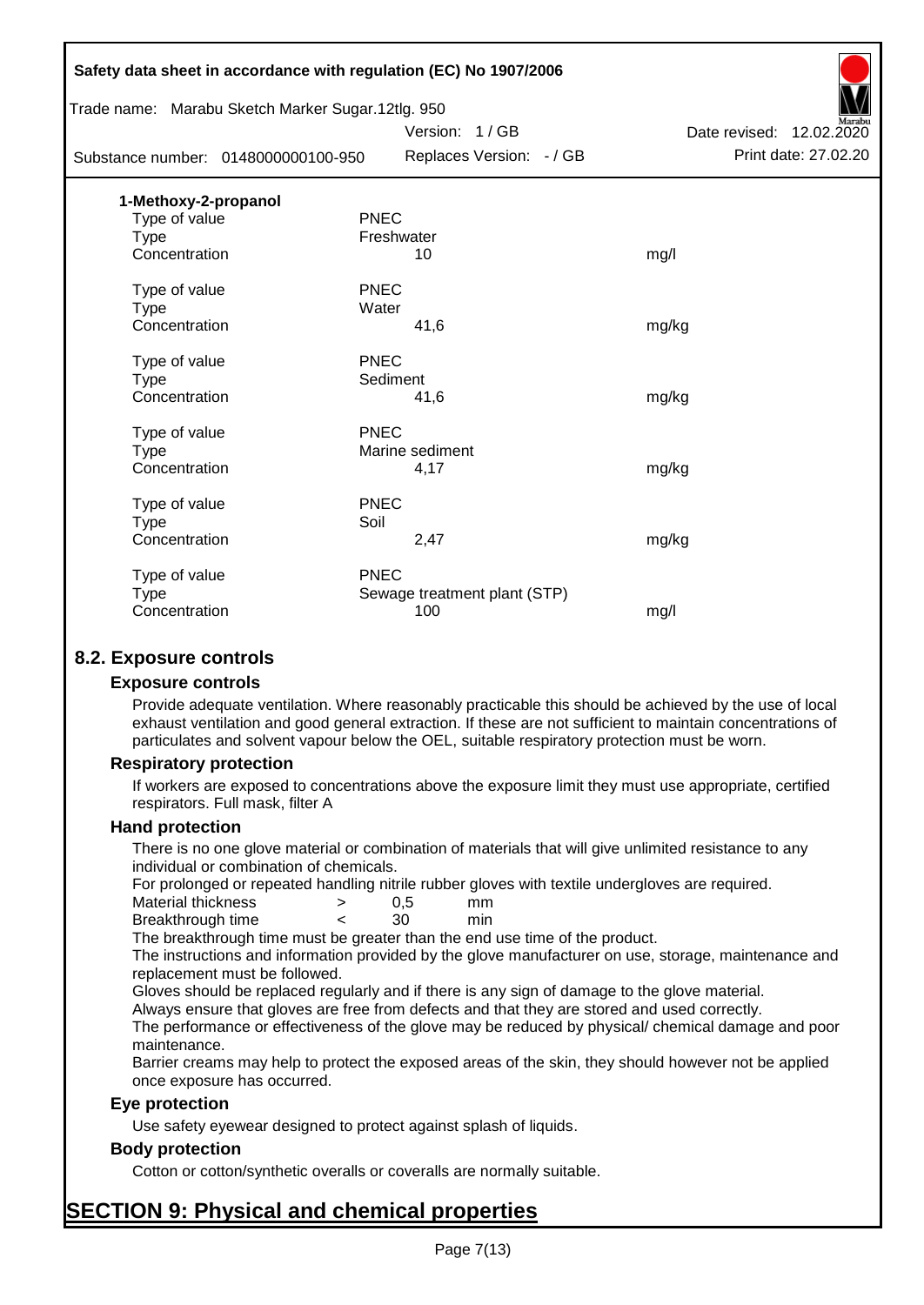| Trade name: Marabu Sketch Marker Sugar.12tlg. 950          |              |                        |                          |                 |                          |                      |
|------------------------------------------------------------|--------------|------------------------|--------------------------|-----------------|--------------------------|----------------------|
|                                                            |              | Version: 1 / GB        |                          |                 | Date revised: 12.02.2020 |                      |
| Substance number: 0148000000100-950                        |              |                        | Replaces Version: - / GB |                 |                          | Print date: 27.02.20 |
| 9.1. Information on basic physical and chemical properties |              |                        |                          |                 |                          |                      |
| <b>Form</b>                                                | Liquid       |                        |                          |                 |                          |                      |
| Colour                                                     | violet       |                        |                          |                 |                          |                      |
| <b>Odour</b>                                               | solvent-like |                        |                          |                 |                          |                      |
| <b>Odour threshold</b>                                     |              |                        |                          |                 |                          |                      |
| Remarks                                                    |              | No data available      |                          |                 |                          |                      |
| pH value                                                   |              |                        |                          |                 |                          |                      |
| Remarks                                                    |              | Not applicable         |                          |                 |                          |                      |
| <b>Melting point</b>                                       |              |                        |                          |                 |                          |                      |
| Remarks                                                    |              | not determined         |                          |                 |                          |                      |
| <b>Freezing point</b>                                      |              |                        |                          |                 |                          |                      |
| Remarks                                                    |              | not determined         |                          |                 |                          |                      |
| Initial boiling point and boiling range                    |              |                        |                          |                 |                          |                      |
| Value                                                      | appr.        | 78                     |                          | $^{\circ}C$     |                          |                      |
| <b>Flash point</b>                                         |              |                        |                          |                 |                          |                      |
| Value                                                      |              | 12                     |                          | $\rm ^{\circ}C$ |                          |                      |
| Evaporation rate (ether $= 1$ ) :                          |              |                        |                          |                 |                          |                      |
| Remarks                                                    |              | not determined         |                          |                 |                          |                      |
| <b>Flammability (solid, gas)</b>                           |              |                        |                          |                 |                          |                      |
| Not applicable                                             |              |                        |                          |                 |                          |                      |
| Upper/lower flammability or explosive limits               |              |                        |                          |                 |                          |                      |
| Lower explosion limit                                      | appr.        | 1,5                    |                          | $%$ (V)         |                          |                      |
| Upper explosion limit                                      | appr.        | 15<br>Literature value |                          | $%$ (V)         |                          |                      |
| Source                                                     |              |                        |                          |                 |                          |                      |
| Vapour pressure<br>Value                                   |              |                        |                          | hPa             |                          |                      |
|                                                            | appr.        | 59                     |                          |                 |                          |                      |
| <b>Vapour density</b><br><b>Remarks</b>                    |              | not determined         |                          |                 |                          |                      |
|                                                            |              |                        |                          |                 |                          |                      |
| <b>Density</b><br>Remarks                                  |              | not determined         |                          |                 |                          |                      |
|                                                            |              |                        |                          |                 |                          |                      |
| Solubility in water<br>Remarks                             |              |                        |                          |                 |                          |                      |
| Partition coefficient: n-octanol/water                     |              | partially miscible     |                          |                 |                          |                      |
| Remarks                                                    |              |                        |                          |                 |                          |                      |
|                                                            |              | Not applicable         |                          |                 |                          |                      |
| Ignition temperature<br>Value                              |              | 287                    |                          | $^{\circ}C$     |                          |                      |
| Source                                                     | appr.        | Literature value       |                          |                 |                          |                      |
| <b>Efflux time</b>                                         |              |                        |                          |                 |                          |                      |
| Value                                                      | $\,<\,$      | 12                     |                          | s               |                          |                      |
| Temperature                                                |              | 20                     | $\rm ^{\circ}C$          |                 |                          |                      |
| Method                                                     |              | DIN 53211 4 mm         |                          |                 |                          |                      |
| <b>Explosive properties</b>                                |              |                        |                          |                 |                          |                      |
| evaluation                                                 | no           |                        |                          |                 |                          |                      |
| <b>Oxidising properties</b>                                |              |                        |                          |                 |                          |                      |
| evaluation                                                 | None known   |                        |                          |                 |                          |                      |
| 9.2. Other information                                     |              |                        |                          |                 |                          |                      |

 $\mathsf I$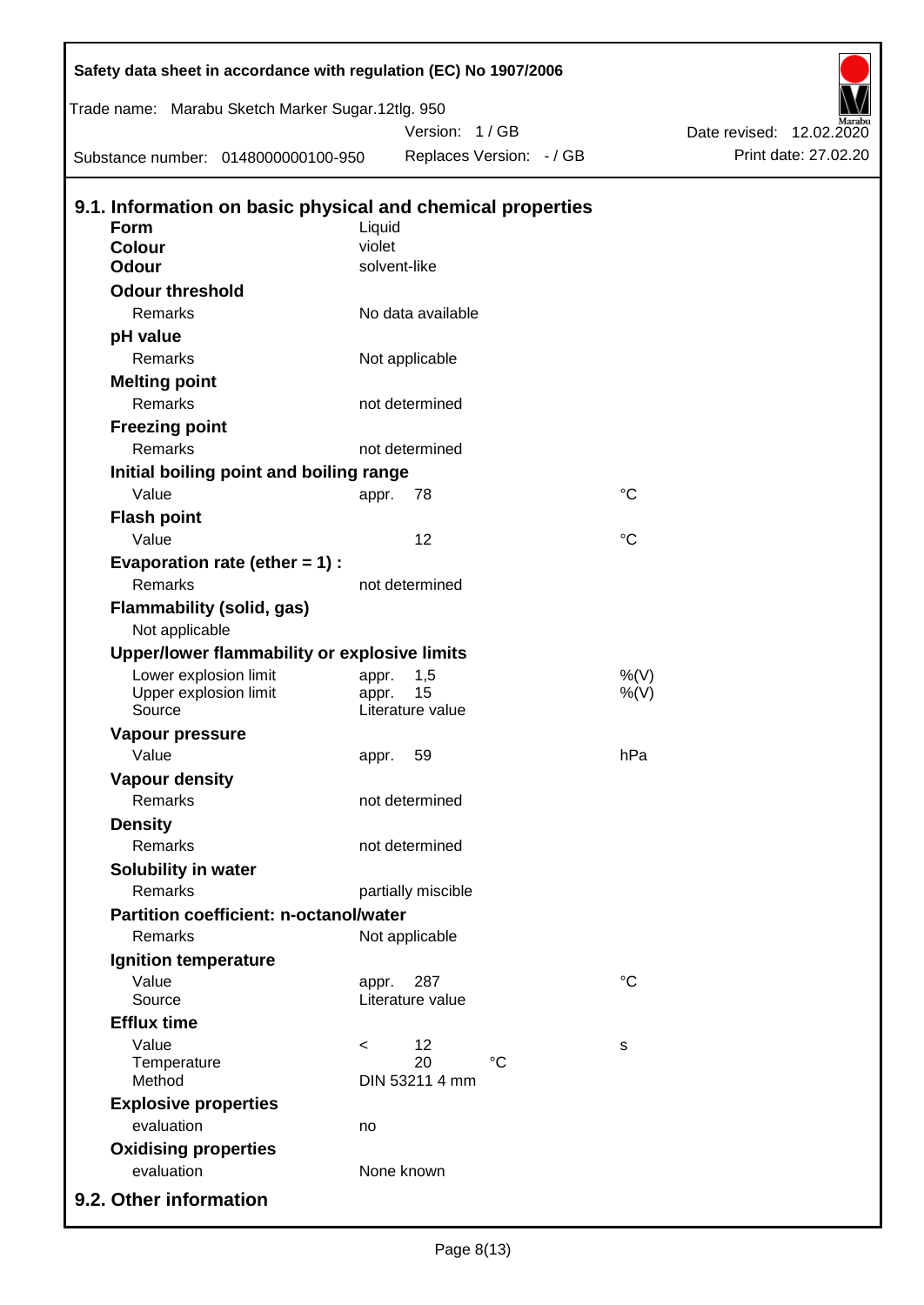| Safety data sheet in accordance with regulation (EC) No 1907/2006                                                                                                     |          |                                      |       |                                                                                                        |
|-----------------------------------------------------------------------------------------------------------------------------------------------------------------------|----------|--------------------------------------|-------|--------------------------------------------------------------------------------------------------------|
| Trade name: Marabu Sketch Marker Sugar.12tlg. 950                                                                                                                     |          |                                      |       |                                                                                                        |
|                                                                                                                                                                       |          | Version: 1/GB                        |       | Date revised: 12.02.2020                                                                               |
| Substance number: 0148000000100-950                                                                                                                                   |          | Replaces Version: - / GB             |       | Print date: 27.02.20                                                                                   |
| <b>Other information</b>                                                                                                                                              |          |                                      |       | The physical specifications are approximate values and refer to the used safety relevant component(s). |
| <b>SECTION 10: Stability and reactivity</b>                                                                                                                           |          |                                      |       |                                                                                                        |
| 10.1. Reactivity<br>No hazardous reactions when stored and handled according to prescribed instructions.                                                              |          |                                      |       |                                                                                                        |
| 10.2. Chemical stability<br>Stable under recommended storage and handling conditions (see section 7).                                                                 |          |                                      |       |                                                                                                        |
| 10.3. Possibility of hazardous reactions<br>Keep away from oxidising agents, strongly alkaline and strongly acid materials in order to avoid<br>exothermic reactions. |          |                                      |       |                                                                                                        |
| 10.4. Conditions to avoid<br>When exposed to high temperatures may produce hazardous decomposition products.                                                          |          |                                      |       |                                                                                                        |
| 10.5. Incompatible materials<br>No hazardous reactions when stored and handled according to prescribed instructions.                                                  |          |                                      |       |                                                                                                        |
| 10.6. Hazardous decomposition products<br>See chapter 5.2 (Firefighting measures - Special hazards arising from the substance or mixture).                            |          |                                      |       |                                                                                                        |
| <b>SECTION 11: Toxicological information</b>                                                                                                                          |          |                                      |       |                                                                                                        |
| 11.1. Information on toxicological effects                                                                                                                            |          |                                      |       |                                                                                                        |
| <b>Acute oral toxicity</b>                                                                                                                                            |          |                                      |       |                                                                                                        |
| Remarks                                                                                                                                                               |          |                                      |       | Based on available data, the classification criteria are not met.                                      |
| <b>Acute oral toxicity (Components)</b>                                                                                                                               |          |                                      |       |                                                                                                        |
| 1-Methoxy-2-propanol                                                                                                                                                  |          |                                      |       |                                                                                                        |
| <b>Species</b><br>LD50                                                                                                                                                | rat      | 5200                                 |       |                                                                                                        |
| <b>Acute dermal toxicity</b>                                                                                                                                          |          |                                      | mg/kg |                                                                                                        |
| Remarks                                                                                                                                                               |          |                                      |       | Based on available data, the classification criteria are not met.                                      |
| <b>Acute dermal toxicity (Components)</b>                                                                                                                             |          |                                      |       |                                                                                                        |
| 1-Methoxy-2-propanol<br>Species<br>LD50                                                                                                                               | rabbit   | 14000                                | mg/kg |                                                                                                        |
| <b>Acute inhalational toxicity</b>                                                                                                                                    |          |                                      |       |                                                                                                        |
| Remarks                                                                                                                                                               |          |                                      |       | Based on available data, the classification criteria are not met.                                      |
| <b>Skin corrosion/irritation</b>                                                                                                                                      |          |                                      |       |                                                                                                        |
| Remarks                                                                                                                                                               |          |                                      |       | Based on available data, the classification criteria are not met.                                      |
| Serious eye damage/irritation                                                                                                                                         |          |                                      |       |                                                                                                        |
| evaluation<br>Remarks                                                                                                                                                 | irritant | The classification criteria are met. |       |                                                                                                        |
| <b>Sensitization</b>                                                                                                                                                  |          |                                      |       |                                                                                                        |
| Remarks                                                                                                                                                               |          |                                      |       | Based on available data, the classification criteria are not met.                                      |
| <b>Mutagenicity</b>                                                                                                                                                   |          |                                      |       |                                                                                                        |
| Remarks                                                                                                                                                               |          |                                      |       | Based on available data, the classification criteria are not met.                                      |
| <b>Reproductive toxicity</b><br>Remarks                                                                                                                               |          |                                      |       | Based on available data, the classification criteria are not met.                                      |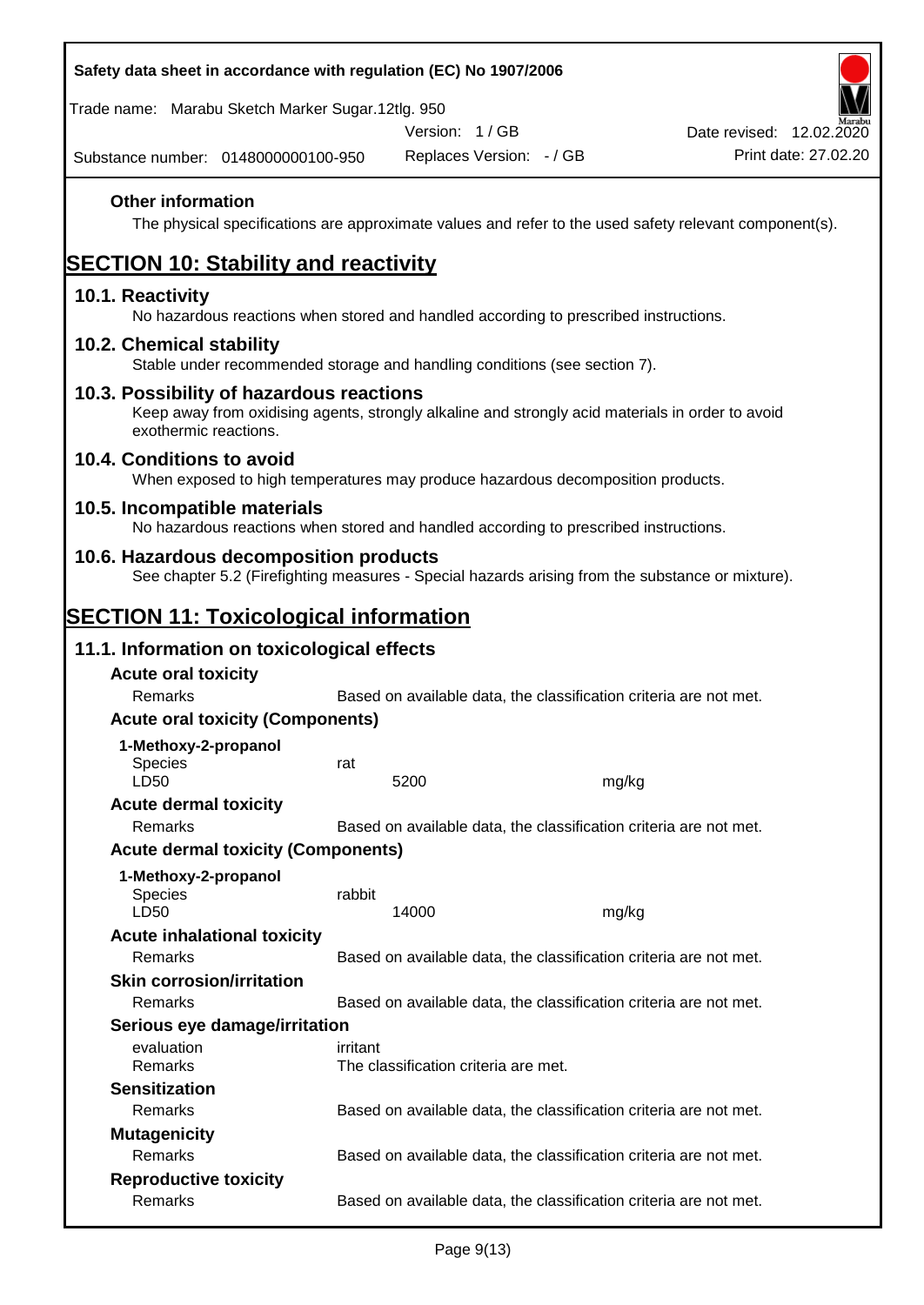#### **Safety data sheet in accordance with regulation (EC) No 1907/2006**

Trade name: Marabu Sketch Marker Sugar.12tlg. 950

Version: 1 / GB

Substance number: 0148000000100-950

Replaces Version: - / GB Print date: 27.02.20 Date revised: 12.02.2020

| Carcinogenicity<br><b>Remarks</b>            | Based on available data, the classification criteria are not met. |
|----------------------------------------------|-------------------------------------------------------------------|
| <b>Specific Target Organ Toxicity (STOT)</b> |                                                                   |
| Single exposure<br><b>Remarks</b>            | Based on available data, the classification criteria are not met. |
| <b>Repeated exposure</b><br><b>Remarks</b>   | Based on available data, the classification criteria are not met. |

#### **Aspiration hazard**

Based on available data, the classification criteria are not met.

#### **Experience in practice**

Exposure to component solvents vapours concentration in excess of the stated occupational exposure limit may result in adverse health effects such as mucous membrane and respiratory system irritation and adverse effects on kidney, liver and central nervous system. Symptoms and signs include headache, dizziness, fatigue, muscular weakness, drowsiness and in extreme cases, loss of consciousness. Solvents may cause some of the above effects by absorption through the skin. Repeated or prolonged contact with the mixture may cause removal of natural fat from the skin resulting in non-allergic contact dermatitis and absorption through the skin. The liquid splashed in the eyes may cause irritation and reversible damage. Ingestion may cause nausea, diarrhoea and vomiting. This takes into account, where known, delayed and immediate effects and also chronic effects of components from short-term and long-term exposure by oral, inhalation and dermal routes of exposure and eye contact.

#### **Other information**

There are no data available on the mixture itself.

The mixture has been assessed following the additivity method of the CLP Regulation (EC) No 1272/2008 and classified for toxicological hazards accordingly.

# **SECTION 12: Ecological information**

### **12.1. Toxicity**

#### **General information**

There are no data available on the mixture itself.Do not allow to enter drains or water courses.The mixture has been assessed following the summation method of the CLP Regulation (EC) No 1272/2008 and is not classified as dangerous for the environment.

### **Fish toxicity (Components)**

| 1-Methoxy-2-propanol                  |   |                              |   |      |
|---------------------------------------|---|------------------------------|---|------|
| Species                               |   | golden orfe (Leuciscus idus) |   |      |
| LC <sub>0</sub>                       | ⋗ | 4600                         |   | mq/l |
| Duration of exposure                  |   | 96                           | h |      |
| <b>Daphnia toxicity (Components)</b>  |   |                              |   |      |
| 1-Methoxy-2-propanol                  |   |                              |   |      |
| <b>Species</b>                        |   | Daphnia magna                |   |      |
| EC50                                  |   | 23300                        |   | mq/l |
| Duration of exposure                  |   | 48                           | h |      |
| <b>Algae toxicity (Components)</b>    |   |                              |   |      |
| 1-Methoxy-2-propanol                  |   |                              |   |      |
| Species                               |   | Desmodesmus                  |   |      |
| EC50                                  | > | 1000                         |   | mq/l |
| Duration of exposure                  |   | 168                          | h |      |
| <b>Bacteria toxicity (Components)</b> |   |                              |   |      |
| 1-Methoxy-2-propanol                  |   |                              |   |      |
| Species                               |   | activated sludge             |   |      |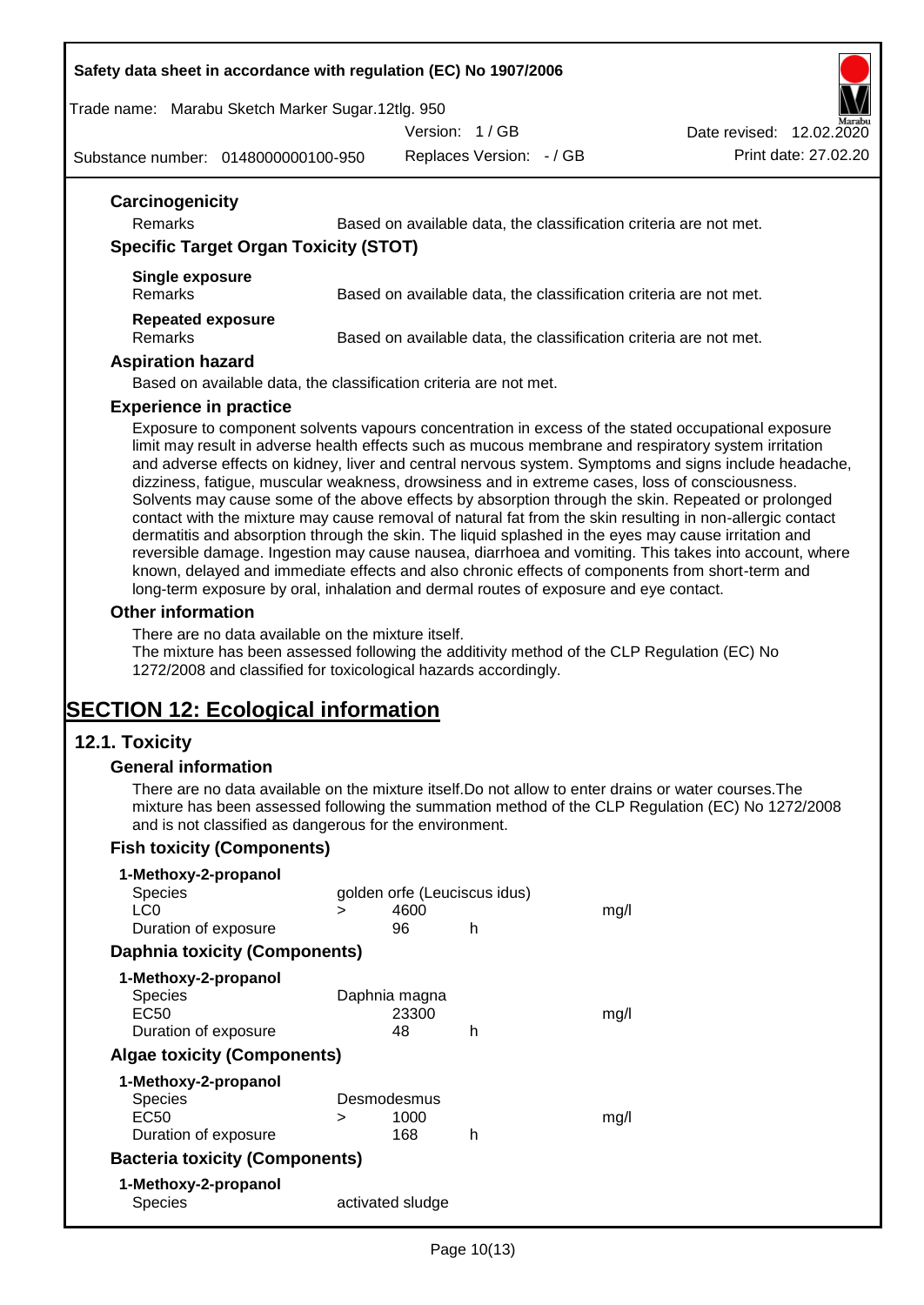| Safety data sheet in accordance with regulation (EC) No 1907/2006                                                                                                                                      |                                                                                                                                                                                                                                                                                                                                                                                                                                                                      |                   |                |                          |                                                         |                          |                      |
|--------------------------------------------------------------------------------------------------------------------------------------------------------------------------------------------------------|----------------------------------------------------------------------------------------------------------------------------------------------------------------------------------------------------------------------------------------------------------------------------------------------------------------------------------------------------------------------------------------------------------------------------------------------------------------------|-------------------|----------------|--------------------------|---------------------------------------------------------|--------------------------|----------------------|
| Trade name: Marabu Sketch Marker Sugar.12tlg. 950                                                                                                                                                      |                                                                                                                                                                                                                                                                                                                                                                                                                                                                      |                   | Version: 1/GB  |                          |                                                         | Date revised: 12.02.2020 |                      |
| Substance number: 0148000000100-950                                                                                                                                                                    |                                                                                                                                                                                                                                                                                                                                                                                                                                                                      |                   |                | Replaces Version: - / GB |                                                         |                          | Print date: 27.02.20 |
| <b>EC50</b>                                                                                                                                                                                            |                                                                                                                                                                                                                                                                                                                                                                                                                                                                      | $\, > \,$         | 1000           |                          | mg/l                                                    |                          |                      |
| 12.2. Persistence and degradability<br><b>General information</b><br>No data available<br>1-Methoxy-2-propanol<br>Value<br>Duration of test<br>evaluation<br>Method<br>12.3. Bioaccumulative potential | <b>Biodegradability (Components)</b>                                                                                                                                                                                                                                                                                                                                                                                                                                 | <b>OECD 301 F</b> | 90<br>28       | d                        | %<br>Readily biodegradable (according to OECD criteria) |                          |                      |
| <b>General information</b><br>Remarks<br>12.4. Mobility in soil<br><b>General information</b>                                                                                                          | There are no data available on the mixture itself.<br><b>Partition coefficient: n-octanol/water</b>                                                                                                                                                                                                                                                                                                                                                                  |                   | Not applicable |                          |                                                         |                          |                      |
|                                                                                                                                                                                                        | There are no data available on the mixture itself.                                                                                                                                                                                                                                                                                                                                                                                                                   |                   |                |                          |                                                         |                          |                      |
| 12.5. Results of PBT and vPvB assessment<br><b>General information</b>                                                                                                                                 | There are no data available on the mixture itself.                                                                                                                                                                                                                                                                                                                                                                                                                   |                   |                |                          |                                                         |                          |                      |
| 12.6. Other adverse effects<br><b>General information</b><br><b>SECTION 13: Disposal considerations</b>                                                                                                | There are no data available on the mixture itself.                                                                                                                                                                                                                                                                                                                                                                                                                   |                   |                |                          |                                                         |                          |                      |
| 13.1. Waste treatment methods                                                                                                                                                                          |                                                                                                                                                                                                                                                                                                                                                                                                                                                                      |                   |                |                          |                                                         |                          |                      |
|                                                                                                                                                                                                        | Disposal recommendations for the product                                                                                                                                                                                                                                                                                                                                                                                                                             |                   |                |                          |                                                         |                          |                      |
| EWC waste code                                                                                                                                                                                         | Do not allow to enter drains or water courses.<br>Wastes and emptied containers should be classified in accordance with relevant national regulation.<br>The European Waste Catalogue classification of this product, when disposed of as waste is<br>If this product is mixed with other wastes, the original waste product code may no longer apply and the<br>appropriate code should be assigned.<br>For further information contact your local waste authority. | 08 03 12*         |                |                          | waste ink containing dangerous substances               |                          |                      |
|                                                                                                                                                                                                        | Disposal recommendations for packaging                                                                                                                                                                                                                                                                                                                                                                                                                               |                   |                |                          |                                                         |                          |                      |
|                                                                                                                                                                                                        | Using information provided in this safety data sheet, advice should be obtained from the relevant waste<br>authority on the classification of empty containers.<br>Empty containers must be scrapped or reconditioned.<br>Not emptied containers are hazardous waste (waste code number 150110).                                                                                                                                                                     |                   |                |                          |                                                         |                          |                      |
| <b>SECTION 14: Transport information</b>                                                                                                                                                               |                                                                                                                                                                                                                                                                                                                                                                                                                                                                      |                   |                |                          |                                                         |                          |                      |
|                                                                                                                                                                                                        |                                                                                                                                                                                                                                                                                                                                                                                                                                                                      |                   |                |                          |                                                         |                          |                      |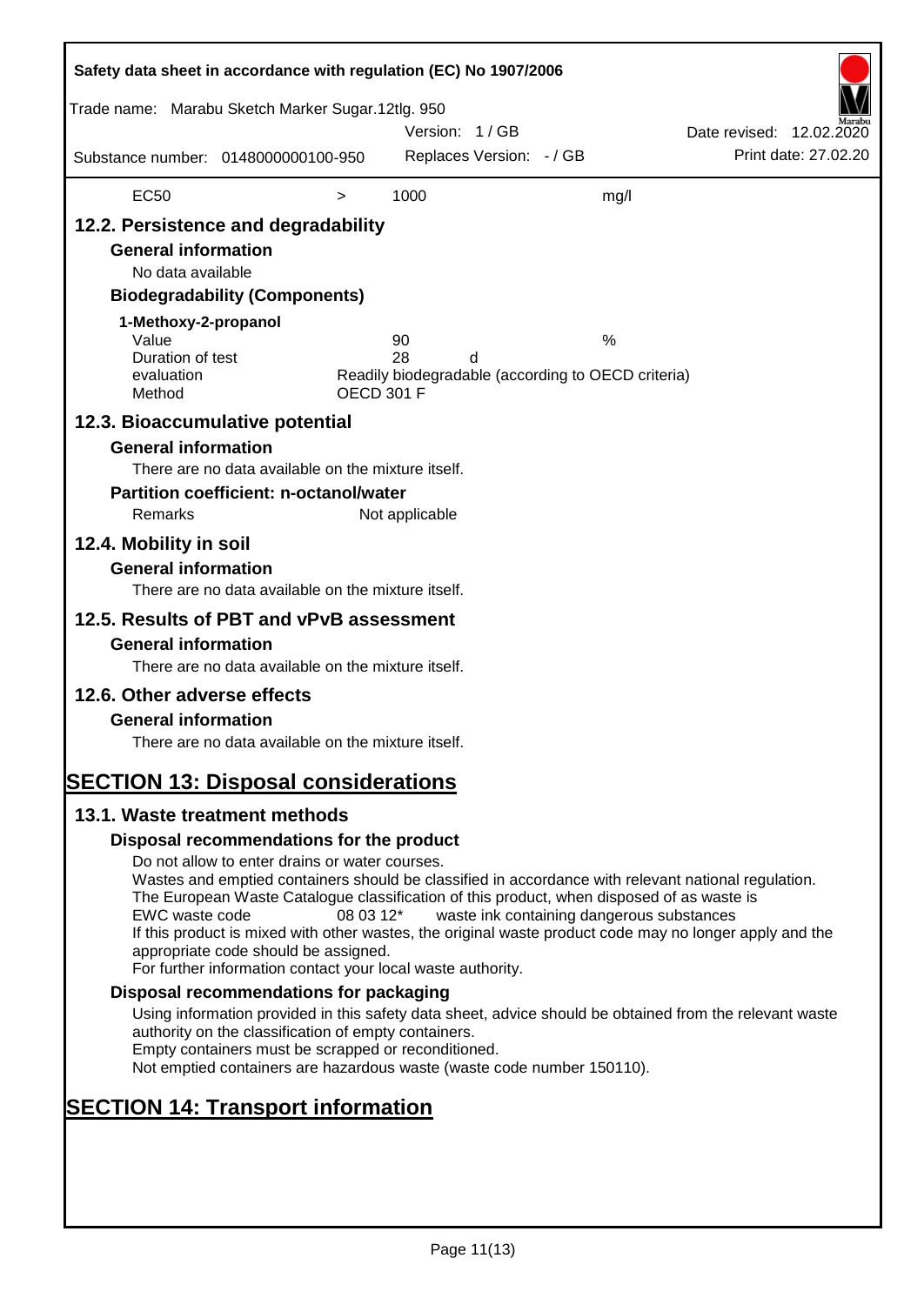#### **Safety data sheet in accordance with regulation (EC) No 1907/2006**

## Trade name: Marabu Sketch Marker Sugar.12tlg. 950

Substance number: 0148000000100-950

|                                     | <b>Land transport ADR/RID</b> | <b>Marine transport</b><br><b>IMDG/GGVSee</b> | Air transport<br><b>ICAO/IATA</b> |
|-------------------------------------|-------------------------------|-----------------------------------------------|-----------------------------------|
| Tunnel restriction code             | D/E                           |                                               |                                   |
| 14.1. UN number                     | 1263                          | 1263                                          | 1263                              |
| 14.2. UN proper shipping name       | <b>PAINT</b>                  | <b>PAINT</b>                                  | <b>PAINT</b>                      |
| 14.3. Transport hazard<br>class(es) | 3                             | 3                                             | 3                                 |
| Label                               |                               |                                               |                                   |
| 14.4. Packing group                 | $\ensuremath{\mathsf{II}}$    | $\mathbf{H}$                                  | $\mathbf{I}$                      |
| Special provision                   | 640D                          |                                               |                                   |
| <b>Limited Quantity</b>             | 5 <sub>1</sub>                |                                               |                                   |
| Transport category                  | $\mathbf{3}$                  |                                               |                                   |
| 14.5. Environmental hazards         |                               | no                                            |                                   |

Version: 1 / GB

## **Information for all modes of transport**

### **14.6. Special precautions for user**

Transport within the user's premises:

Always transport in closed containers that are upright and secure.

Ensure that persons transporting the product know what to do in the event of an accident or spillage.

## **Other information**

**14.7. Transport in bulk according to Annex II of Marpol and the IBC Code**

## no

# **SECTION 15: Regulatory information**

## **15.1. Safety, health and environmental regulations/legislation specific for the substance or mixture**

## **VOC**

VOC (EU) 87 %

### **Other information**

The product does not contain substances of very high concern (SVHC).

## **15.2. Chemical safety assessment**

For this preparation a chemical safety assessment has not been carried out.

# **SECTION 16: Other information**

**Hazard statements listed in Chapter 3**



Replaces Version: - / GB Print date: 27.02.20 Date revised: 12.02.2020